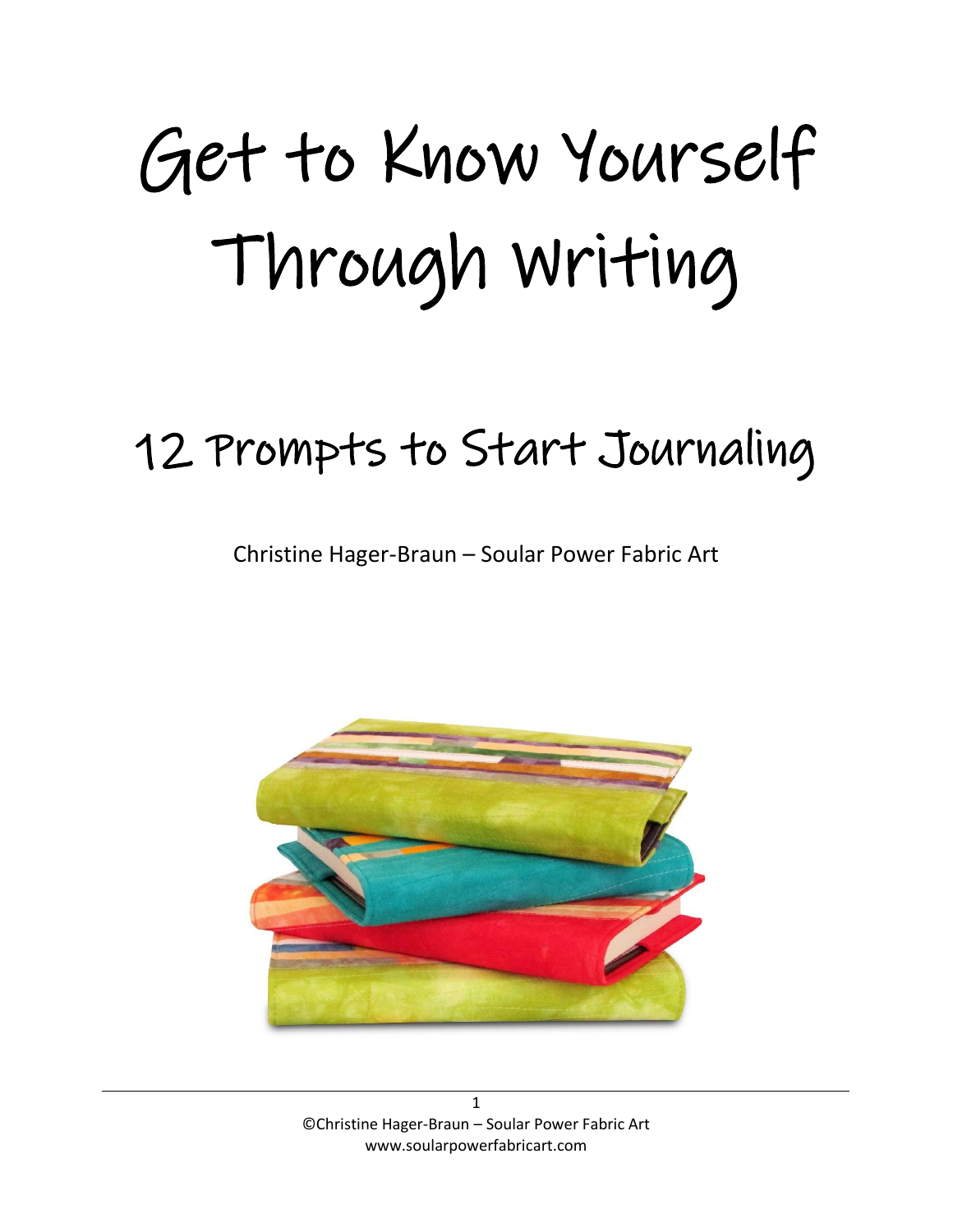Have you ever felt confused in a time of uncertainty, overwhelmed with emotions, and racing thoughts clouding your mind?

You are certainly not the only one!

We all experience challenges: difficult relationships, financial issues, loss and grief, or health problems. Every so often, we all need to clear our head without talking to someone. Just us and our thoughts.

Journaling helps with this process. Informal writing, not to be shared with anyone (unless you want to). No focus on grammar or correct spelling, no need for structure like introduction - body - conclusion. No editing, no censorship.

Just write. Put your thoughts and emotions on paper, so they are no longer buzzing around in your mind.

There are many different approaches to writing.

In the morning, you might write about last night's dreams or your concerns for the day ahead.

You might explore a project you are planning, breaking it down into smaller steps to streamline the approach or develop new ideas.

You might document your experiences and pass your memories on to others, to be heard, to be remembered, to share lessons learned.

In the evening, you might reflect on the events of the day, take note of your accomplishments or what you are grateful for.

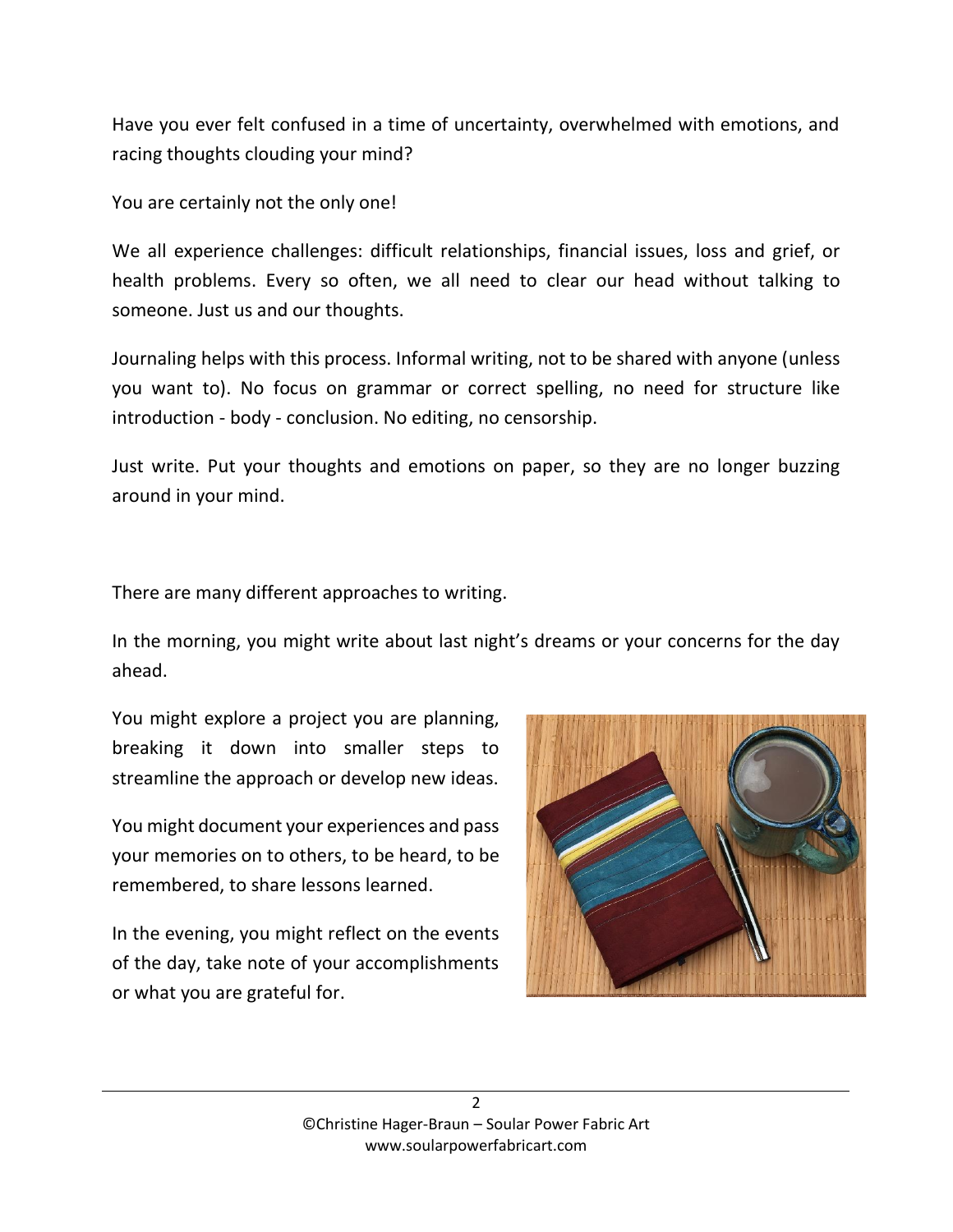Are you unsure what you should write about? Here are 12 prompts for you to explore to get to know yourself through journaling:

- 1. *It's my Life*: What do you like about your life, what not, and how can you implement changes?
- 2. *I am*: Describe with 12 attributes what you are not what you are good at doing (like "I'm compassionate" vs "I'm a good cook").
- 3. *Lasting Impressions*: Who has influenced you most, why, and did you ever tell them?
- 4. *Success*: How do you define success? Is it the amount of money on your bank account, the acronyms reflecting your education? Or do you feel 'successful' when you lend a helping hand or make another person laugh?
- 5. *Attitude Matters*: Do you live with a sense of scarcity or a sense of abundance?
- 6. *The Monsters under the Bed*: What are your greatest fears and how can you meet them?
- 7. *False Truth*: What do you believe about yourself that others cannot confirm (like "I'm not good enough, I'm stupid")?



©Christine Hager-Braun – Soular Power Fabric Art www.soularpowerfabricart.com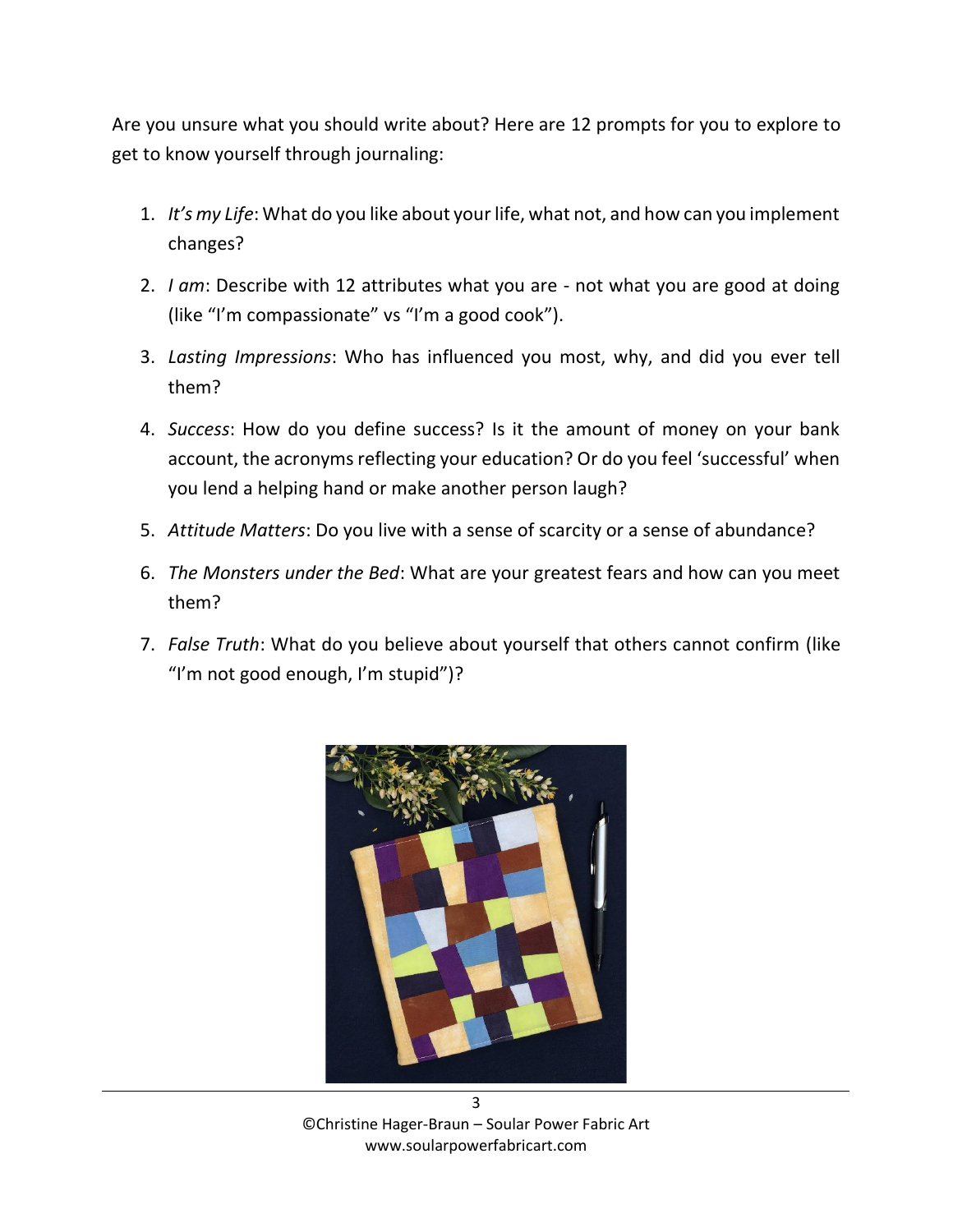- 8. *Friday Night*: How do you spend Friday night? Are you an introvert staying home with a book or an extrovert going out to meet friends? Do you consider your personality a strength or a limitation?
- 9. *Imperfection*: We all know that nobody is perfect. How do you handle your imperfections? Are you beating yourself up? Is 'done is better than perfect' your mantra? Do you accept your own flaws with kindness towards yourself?
- 10.*Trust*: What does trust mean to you? Do you easily count on others and are sure about a relationship? Or do you need time to establish closeness and to confide in a friend? How do you honor the trust others put in you?
- 11.*Pathways*: Do you tend to plan your future as much as possible? Do you let serendipity take its course? Does your approach allow you to reach your goals or do you prefer to enjoy the journey? How often do you review your path?
- 12.*Be True to Yourself*: What Does 'Living an Authentic Life' Mean to You?

You will see that over time your writing will help you to achieve a better understanding of yourself, what really bothers you or what you need for your own well-being. You will gain clarity and along with that, a feeling of confidence. This will allow you to tackle your challenges in a more mindful and resourceful way.

With Peace and Compassion,

Christine